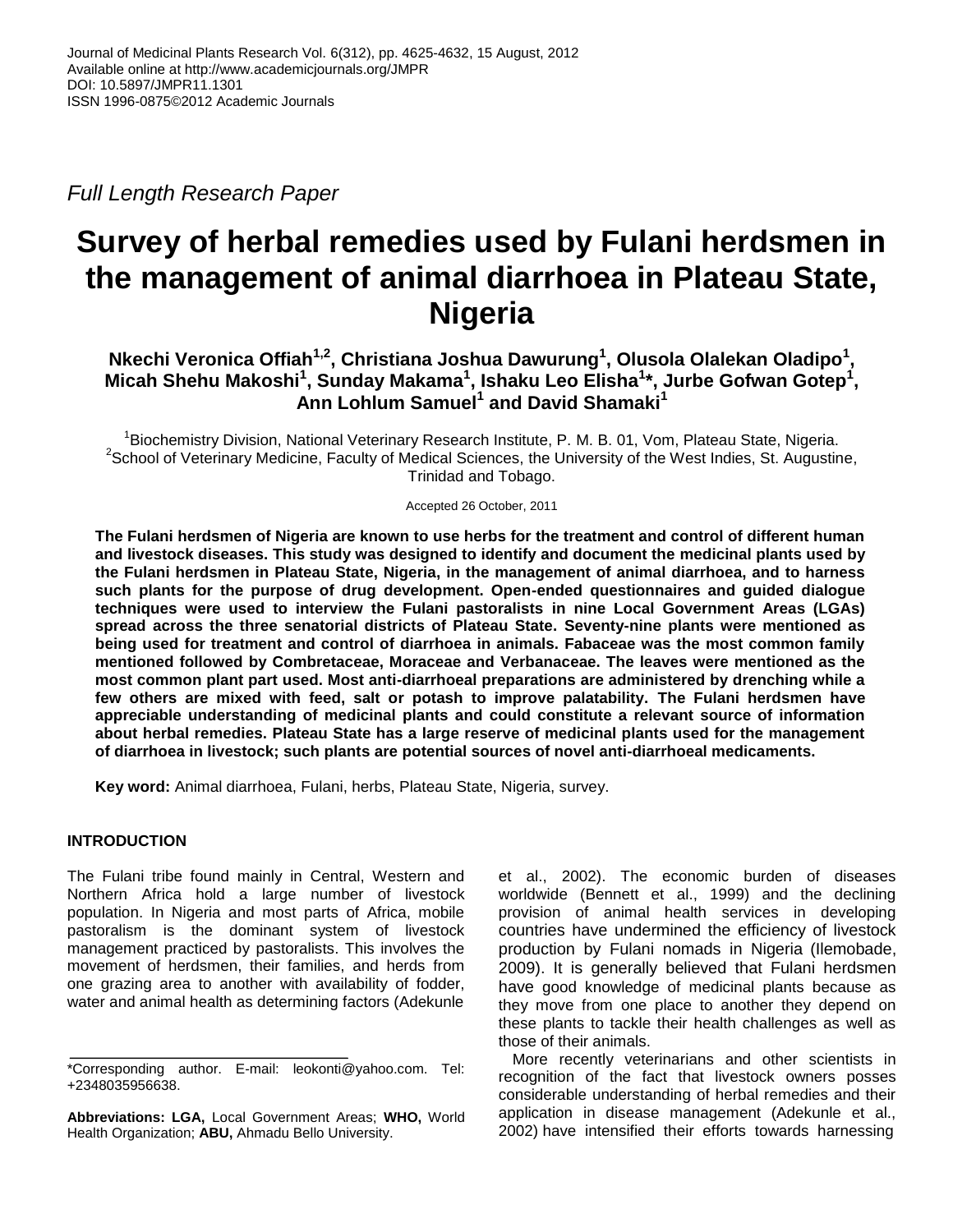this knowledge in dealing with livestock diseases and other problems (Adekunle et al., 2002).

Most livestock diseases present diarrhoea as a symptom with adverse effects reported to include anorexia, weight loss, general malaise and death (Gattuso and Kamm, 1994). Current management of diarrhoea is achieved using drugs such as antibiotics, atropine sulphate, loperamide, kaolin, anthelminthics, fluid and electrolyte replacement therapy (Hall, 2011; Sur and Bhattacharya, 2006).

Despite the availability of a vast spectrum of approaches for diarrhoeal management, many people in developing countries still rely on herbal drugs for the management of diarrhoea. World Health Organization (WHO) has encouraged studies for the treatment and prevention of diarrhoeal disease using traditional medical practices (Atta and Mouneir, 2004). The use of herbal medicines is common among peasant farmers and pastoralist because orthodox medicines have been found to be either not available or too expensive as a result; the Fulanis have resorted to the use of indigenous plants as remedy for animal diseases (Abubakar et al., 2007; Ibrahim, 1984). Furthermore, several investigators have contributed to reports which establish the use of plants in the treatment of diarrhoea in South Africa (De Wet et al., 2010; Appidi et al., 2008; Mathabe et al., 2006), Mozambique (Ribeiro et al., 2010), India (Tetali et al., 2009) and Sokoto State, Nigeria (Etuk et al., 2009).

A review of available literature shows that such survey has not been conducted in Plateau State, Nigeria. The state has a large population of Fulani nomads probably due to the favourable climate all year round (FAO, 2009). The need to preserve and transfer indigenous knowledge from one generation to another is imperative in order to prevent the rapid depletion of such knowledge (Prance, 1991; Cox, 1990) This study is therefore intended to record the medicinal plants used for the treatment of diarrhoea by Fulani herdsmen in Plateau State, and to evaluate such plants for the purpose of developing new drugs.

#### **MATERIALS AND METHODS**

The data was collected through oral interview of Fulani herdsmen from 9 selected local government areas of Plateau state Nigeria (Figure 1) which spread across the 3 senatorial zones of the state during the months of October to December 2010. Letters were written seeking for assistance and cooperation of the Local Government Agricultural Departments in mobilizing community leaders and Fulani herdsmen. The Local Government Areas (LGAs) surveyed include; Bassa, Jos East, Jos South and Barkin-Ladi in the Northern zone; Bokkos and Pankshin in the Central Zone; Langtang North, Shendam, Qua"an-Pan and Wase in the Southern Zone. The selected LGAs are known to have high population of cattle and favourable environment for livestock production (Bertu et al., 2010).

The Fulani pastoralists were interviewed using a well structured, open-ended questionnaire and guided dialogue techniques (Jacob et al., 2004). The questionnaire was designed by the team based on the needed information and validated by the epidemiology and

extension units of the Institute. The team was made up of five veterinarians, one pharmacist, one pharmacologist and two trained veterinary extension officers. Members of the team were randomly divided into two on a rotational basis, with one extension officer in each group at any given time. Fulfulde and Hausa languages were used to conduct the interview. Active participation in the survey was gained by giving out some incentive to stimulate cooperation. These included free consultancy services by the veterinarians, remuneration in some instances for the field staff and the promise to organize seminar for the communities visited after the conclusion of the research.

Those who consented to participate in the survey were asked to share their knowledge and experiences on the medicinal plants used in their communities to manage diarrhoea. Information was received on part(s) of the plant used, methods of herbal preparation, mode of administration, dosage estimation, the effectiveness of the herbal remedy and adverse effects observed. The conversation was built on trust, with the clear understanding of the aim of the survey (Okoli et al., 2002). Plants claimed to be beneficial in the treatment of diarrhoea were collected based on the guided field-walk method (Rashid et al., 2010). The plant specimens collected were pressed, labelled with their local names where available and sent to the herbarium of the Department of Biological Sciences, Ahmadu Bello University (ABU), Zaria, and Identified, authenticated and voucher number assigned by Mallam U.S Gallah.

# **RESULTS**

One hundred and five questionnaires were administered directly during the survey. A total of 87 (82.86%) respondents admitted having used antidiarrhoeal medicinal plants or were still using them to treat their animals. Eighteen (17.14%) had no knowledge of herbs or medicinal plants used for the treatment of diarrhoea in animals. Most of the respondents were able to give adequate description of the nature of the diarrhoea often seen in their animals.

Data generated from the survey indicated seventy-nine (79) medicinal plants as remedies in use for diarrhoea management out of which twenty-eight (28) were properly identified by their scientific nomenclature and local names (Table 1). The 28 plants scientifically identified represents 23 genera distributed among 17 families (Table 1), with the families Fabaceae (21.43%) having the highest frequency of occurrence followed by Combretaceae (17.86%). Moraceae and Verbanaceae had 2 (7.14%) members each while all other families were mentioned once (3.57%). *Khaya senegalensis* 26 (24.76%) was the most common plant mentioned followed by *Adansonia digitata* 10 (9.52%). *Vitex doniana*  was mentioned 9 (8.57%) times while *Combretum glutinosum*, *Terminalia avicennioiodes* and *Terminalia macroptera* were mentioned 7(6.67%) times each.

Various parts of these plants in use were also indicated (Figure 2), with the leaves being the most commonly mentioned (42.86%). Plant parts to be used are usually prepared by soaking the fresh or dried plant parts in water and the extract administered by drenching. In some cases, the plant materials are mixed with feed and/or potash to improve palatability.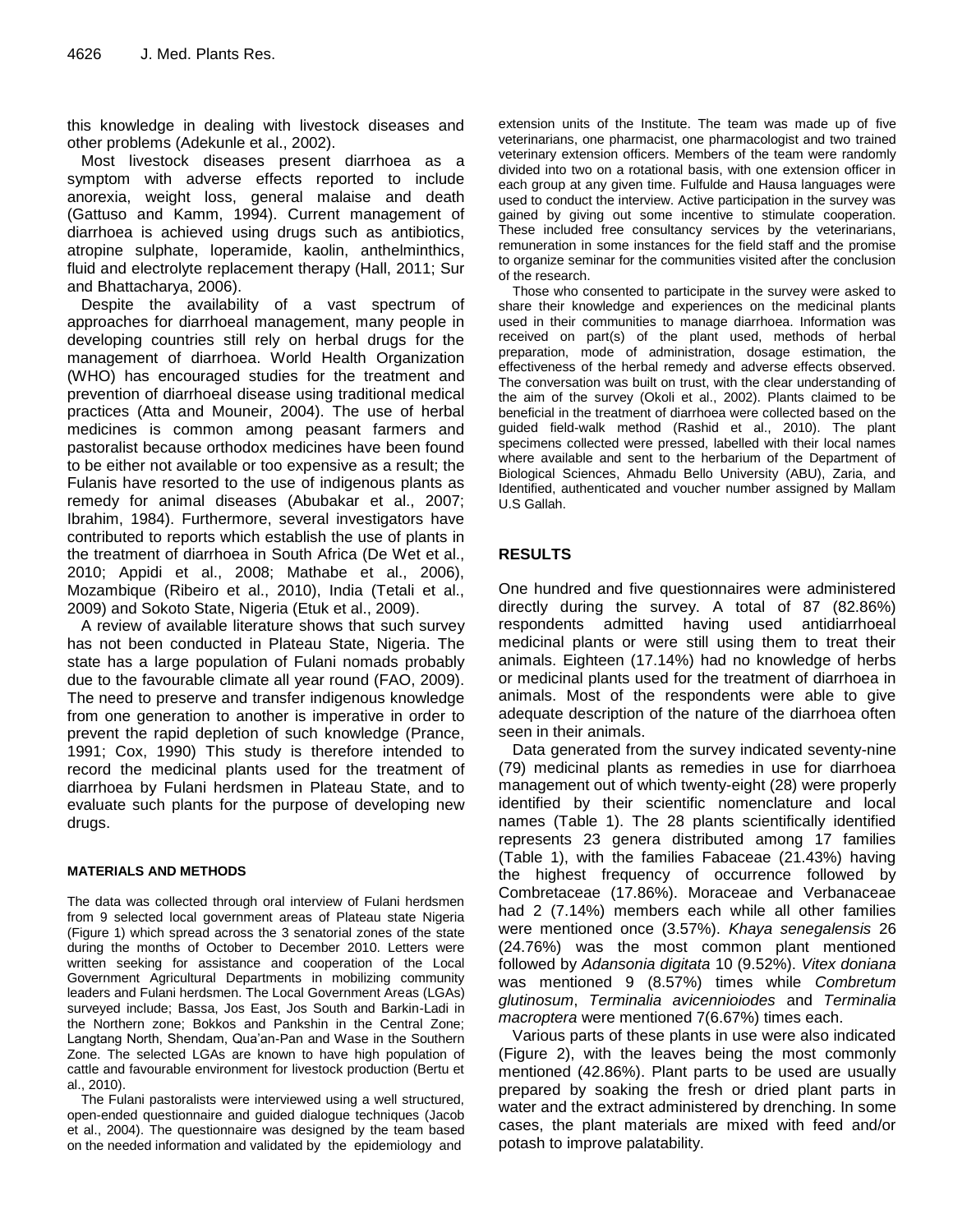

**Figure 1**. Map of Plateau State, Nigeria showing LGAs visited. Bassa (1), Jos East (2), Barkin-Ladi (3), Bokkos (4), Pankshin (5), Qu"an Pan (6), Shendam (7), Langtang North (8) and Wase (9) LGAs. Pink – North, Green – Central and Blue – Southern geopolitical zones.

## **DISCUSSION**

Cattle-rearing is the main occupation of Fulani herdsmen in Nigeria while other ethnic groups usually engage in livestock farming as a secondary occupation (Abdu et al., 2000). Out of the 105 Fulani herdsmen interviewed in this survey, 87 (82.86%) indicated that they use herbal remedies to manage animal diarrhoea, while 18 (17.14%) stated that they rely on orthodox veterinary preparations. This agrees with earlier reports on the relevance of different traditional healing practices in Nigeria as well as other parts of the world (Abdu et al., 2000; Mathias, 1994; McCorkle, 1986). The reliance of pastoralists on herbal remedies for both prophylactic and therapeutic purposes in Nigeria has been reported (Abdu et al., 2000; Kudi and Myint, 1999).

The Fulani herdsmen exhibited good knowledge of the pathology of various animal diseases and the corresponding plant(s) used in the treatment. Most of them were able to clearly describe the type of diarrhoea passed by their animals which they called "saaroo or dauda". Others could identify and name disease conditions responsible for diarrhoea such as: helminthosis (goli), white scour in calves (shanin-koje or gortoyel), fascioliasis (hanta) and rinderpest (bushiya). Their understanding of animal diseases is partly due to experiences gathered during grazing and interaction with butchers when they take sick animals for slaughter (Ibrahim, 1984).

From Table [1,](http://www.biomedcentral.com/qc/1746-6148/7/36/table/T1) *K. senegalensis* 26 (24.76%) *and A. digitata* 10 (9.52%) are the plants commonly used by Fulani herdsmen in the management of diarrhoea in livestock. Another survey of ethnoveterinary practices of agropastoralist in eleven selected states of Nigeria also reported that *K. senegalensis* and *A. digitata* as the most common plants used as remedies for various livestock diseases (Abdu et al., 2000). Other plants mentioned were *V. doniana*, 9 (8.57%), *T. avicennioiodes* and *T. macroptera* 7 (6.67%) times each. These medicinal plants are either used singly or in combination with other plants. A similar checklist of the plants listed in Table 1 has been reported in a survey of ethnoveterinary plants useful in the treatment of poultry diseases in Ekiti State, Nigeria (Kayode et al., 2009). Thus, agreeing with reports that medicinal plants have a wide range of application in the treatment of different animal species (Eisenberg et al., 1998).

*A. digitata (*baobab) is commonly found in the northern part of Nigeria. Earlier works have reported its use in the management of diarrhoea, malaria and cough (De Caluwe et al., 2009; Woolfe et al., 1977) .The anthelminthic effect of *K. senegalensis* (mahogany) has been reported (Ndjonka et al., 2010). Apart from eliminating matured adult worms, the plant has also been shown to have ovicidal activity (Chiezey et al., 2000). These may justify its use in diarrhoea management.

Fabaceae is the most common plant family reported in this study, having 6 genera (21.43%), followed by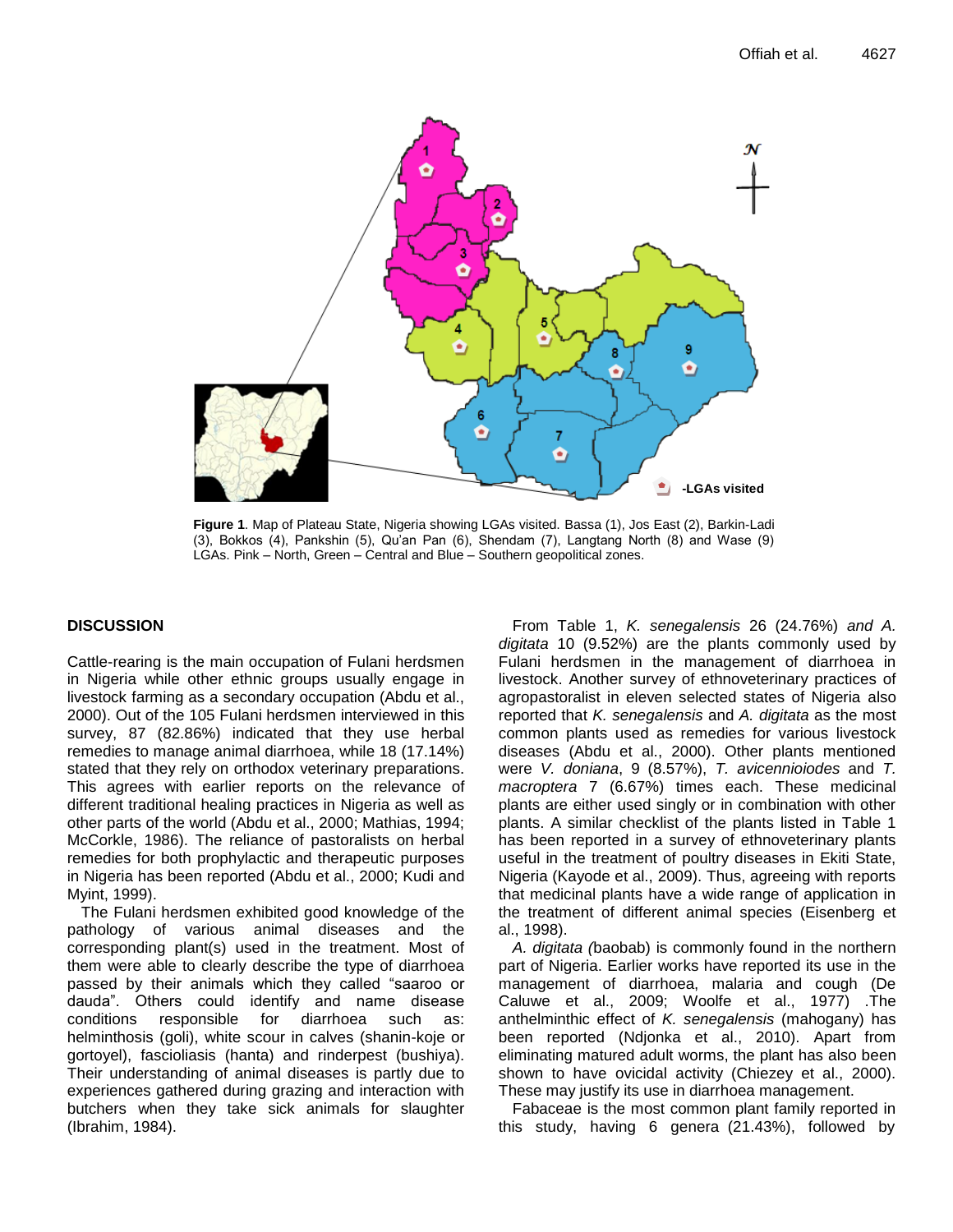## **Table 1.** Medicinal plants used in the management of diarrhoea by Fulani herdsmen in Plateau State.

| S/N            | <b>Botanical/Scientific name</b> | Family                         | Common Name (Eng)                                    | Nigeria<br>language name<br>(H; Y; I; F)          | <b>Folkloric</b><br><b>Evidence</b><br>of Use | Leaves                           | <b>Stem</b><br>bark | <b>Roots</b> | <b>Fruits</b>            | <b>Seeds</b>   | <b>Flower</b> | Whole |
|----------------|----------------------------------|--------------------------------|------------------------------------------------------|---------------------------------------------------|-----------------------------------------------|----------------------------------|---------------------|--------------|--------------------------|----------------|---------------|-------|
| $\mathbf{1}$   | Acacia albida                    | Fabaceae<br>(Mimosaceae)       | Apple-ring Acacia,<br>Winter Thorn                   | H: Gawo                                           | $1(0.95\%)$                                   | $\ddot{}$                        | $\ddot{}$           |              |                          |                |               |       |
| $\overline{2}$ | Adansonia digitata,              | Bombacaceae                    | Baobab Tree, Judas<br>Fruit                          | H: Kuka                                           | 10 (9.52%)                                    | $\ddot{}$                        |                     |              |                          |                |               |       |
| 3              | Aloe buettneri                   | Liliaceae                      | West African aloe                                    | H: Zabuwa; F: Zabuwahi                            | 2 (1.90%)                                     | $+$                              |                     |              |                          |                |               |       |
| 4              | Anogeissus leiocarpus            | Combretaceae                   | African Birch                                        | H: Marke; Y: Pako dudu,<br>avin                   | $2(1.90\%)$                                   | $\ddot{}$                        | $\ddot{}$           |              |                          | $\ddot{}$      |               |       |
| 5              | Bauhinia rufescens               | Fabaceae                       | Bauhinia                                             | H: Matsagi, Kalgon Allah;<br>F: Nammare           | $1(0.95\%)$                                   | $\ddag$                          |                     |              |                          |                |               |       |
| 6              | Boswellia dalzielii Hutch        | <b>Burseraceae</b>             | Frankincense tree                                    | H: Ararabi; Hano; F:<br>Mangalede                 | 1(0.95%)                                      | $\blacksquare$                   |                     |              |                          |                |               |       |
| 7              | Carica papaya                    | Caricaceae                     | Paw-paw                                              | H: Gwanda                                         | 2 (1.90%)                                     | $\blacksquare$                   | $\ddot{}$           |              |                          | $\ddot{}$      |               |       |
| 8              | Combretum glutinosum             | Combretaceae                   |                                                      | H: kantakara, Baushe                              | 7 (6.67%)                                     | $+$                              | $\sim$              | $+$          | $\overline{\phantom{a}}$ | $\blacksquare$ |               |       |
| 9              | Combretum lamprocarpum           | Combretaceae                   |                                                      | H: Bauli; F: Buski daneehi;<br>Zindi; Y: ajantiro | $2(1.90\%)$                                   | $\begin{array}{c} + \end{array}$ |                     |              |                          |                |               |       |
| 10             | Erythrophloem africanum          | Fabaceae                       | African blackwood                                    | H:Goska;<br>F: Naretibahi                         | 1(0.95%)                                      |                                  |                     |              |                          |                |               |       |
| 11             | Ficus ingens                     | Moraceae                       | Red-leaved fig                                       | F: Nunahi; Bakurahi; H:<br>Kawuri                 | $1(0.95\%)$                                   | $\ddot{}$                        |                     |              |                          |                |               |       |
| 12             | Ficus platyphylla                | Moraceae                       | Flake/Red Kano rubber<br>tree                        | H: Gamji; F: Dundehi                              | $2(1.90\%)$                                   |                                  | $\ddot{}$           |              |                          |                |               |       |
| 13             | Khaya senegalensis               | Meliaceae                      | African Mahogany                                     | H: Madaci                                         | 26 (24.76%)                                   | $\blacksquare$                   | $\ddot{}$           |              |                          |                |               |       |
| 14             | Kigelia africana                 | Bignoniaceae                   | Cucumber or Sausage<br>tree                          | H: Nonon giwa; F: Jillarehi                       | $2(1.90\%)$                                   | $\sim$                           | $+$                 |              |                          |                |               |       |
| 15             | Mitragyna inermis                | Rubiaceae                      | False abura                                          | H: Giyayya; F: Koli                               | 1(0.95%)                                      | $\sim$                           |                     |              |                          |                |               |       |
| 16             | Moringa oleifera                 | Asclepiadaceae                 | <b>Drumstick Tree</b>                                | H: Zogale                                         | 1(0.95%)                                      | $\ddot{}$                        | $\ddot{}$           |              |                          | $\ddot{}$      |               |       |
| 17             | Parkia biglobosa                 | Fabaceae<br>(Mimosaceae)       | African locust bean;<br>Monkey cutlass tree          | H: Doruwa                                         | 3(2.86%)                                      | $\sim$                           | $\ddot{}$           |              |                          |                |               |       |
| 18             | Piliostigma reticulatum          | Leguminosae<br>Caesalpiniaceae | English: camel's foot<br>(Etkin).                    | H: 'kalgo; F: Batehi; Y:<br>abafin; I: okpo atu   | $1(0.95\%)$                                   | $\ddot{}$                        |                     |              |                          |                |               |       |
| 19             | Piliostigma thonningii           | Fabaceae                       | camel's foot, monkey<br>bread, Rhodesian<br>bauhinia | Kalgo / Kargo (Hausa)                             | 1(0.95%)                                      | $\begin{array}{c} + \end{array}$ |                     |              |                          |                |               |       |
| 20             | Prosopis africana                | Fabaceae                       | Iron wood; Axlewood                                  | H: Kirya; F: Kwahi                                | 3(2.86%)                                      | $\overline{a}$                   | $\ddot{}$           |              |                          |                |               |       |
| 21             | Psidium guajava                  | Myrtaceae                      | Guava                                                | H: Gwaiva                                         | $1(0.95\%)$                                   | $\begin{array}{c} + \end{array}$ |                     |              |                          |                |               |       |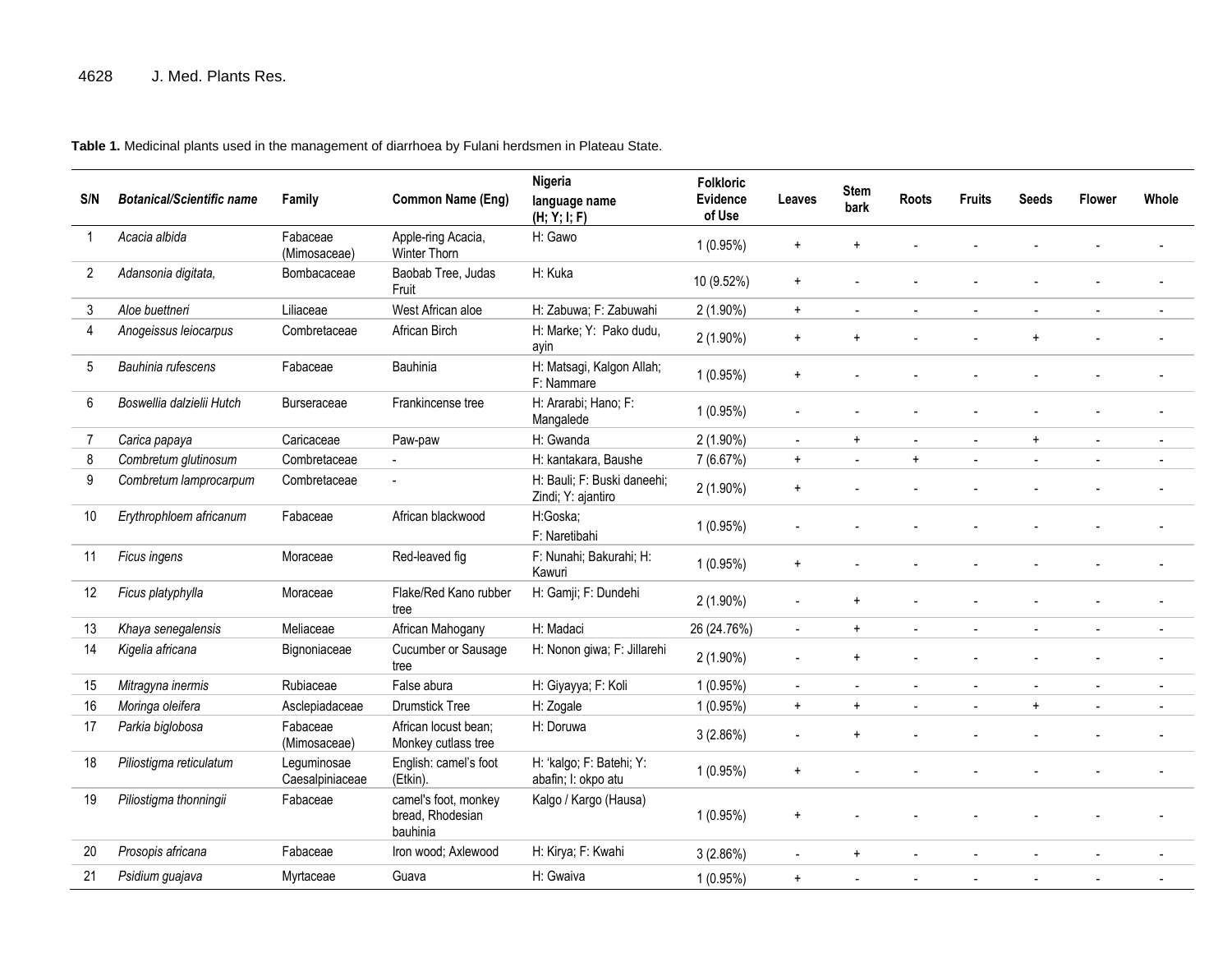#### **Table 1.** Contd.

| 22 | Solanum dasyphyllum                                         | Solanaceae       |                                | H: Gautan Kaji;                                                | 1 (0.95%)   | $\blacksquare$           | $\overline{\phantom{a}}$ |                | $\ddot{}$                | $\overline{\phantom{a}}$ | $\overline{\phantom{0}}$ |  |
|----|-------------------------------------------------------------|------------------|--------------------------------|----------------------------------------------------------------|-------------|--------------------------|--------------------------|----------------|--------------------------|--------------------------|--------------------------|--|
| 23 | Starchytarpheta angustifolia                                | Verbanaceae      | Devil's coach whip             | H: Tsarkiyar kuusuu,<br>Wutsiyan kadangare                     | $2(1.90\%)$ | $^{+}$                   | $\overline{\phantom{a}}$ |                |                          |                          |                          |  |
| 24 | Striga hermonthica (Del.)<br>Benth                          | Scrophulariaceae | Witchweed; purple<br>witchweed | H: Wuta-wuta; F: Turguel                                       | $1(0.95\%)$ | $\blacksquare$           |                          |                |                          |                          |                          |  |
| 25 | Terminalia avicennioides                                    | Combretaceae     | $\overline{\phantom{a}}$       | H: Baushe; Y: Igiodan;<br>I: Edo                               | 7(6.67%)    | $\overline{\phantom{a}}$ |                          |                |                          |                          |                          |  |
| 26 | Terminalia macroptera                                       | Combretaceae     | $\overline{\phantom{a}}$       | H: Baushe; F: Bodi                                             | 7(6.67%)    | $+$                      | $\sim$                   | $\overline{+}$ | $\overline{\phantom{0}}$ |                          | $\sim$                   |  |
| 27 | Vitellaria paradoxa Gaertn.<br>(Butyrospermum<br>paradoxum) | Sapotaceae       | Sheabutter tree                | H: Kadanya; I: okwuma;<br>Y: akú malapa                        | 1 (0.95%)   | $\sim$                   | $+$                      |                |                          |                          |                          |  |
| 28 | Vitex doniana                                               | Verbanaceae      | black plum                     | H: Dinya; F: Bodilohi<br>(Munjiriya);<br>: Utakiri; Y: Ori-nla | 9(8.57%)    | $+$                      | $+$                      |                |                          |                          |                          |  |

\* H, Y, I, F: Hausa, Yoruba, Igbo, Fulfulde. +, plant part in use; -, no information on use.

Combretaceae which has 5 (17.86%). A similar observation suggesting that the Fabaceae family may be more likely to have antidiarrhoeal effect than plants from other families has been made (Appidi et al., 2008). The Fabaceae family contains many genera that have been shown to be useful in the treatment of many other ailments besides diarrhoea (Joudi and Ghasem, 2010; Appidi et al., 2008). In contrast, an ethnoveterinary plant survey in Ethiopia reported Asteraceae as the highest, followed by Solanaceae, with Fabaceae and Lamiaceae being third (Yinegar et al., 2007). This difference may be due to the fact that their survey was not specific on diarrhoea but on medicinal plants used in all animal diseases.

It was also observed that the leaves (42.88%) constitute the most frequently used plant part, followed by the stem bark (31.43%) as shown in Figure 2. A similar survey of plant parts used in Dheera town Arsi zone in Ethiopia also reported that leaves are the most frequently used plant part in herbal preparations followed by the roots (Wondimu et al., 2007).

Communities using herbal medicaments have indicated preference for the use of leaves because it is more convenient collecting leaves than root parts, flowers and fruits (Giday et al., 2009). However, some authors have reported that roots are more commonly collected plant parts in ethnoveterinary practice (Yinegar et al., 2007; Hunde et al., 2004; Tibuti et al., 2003). The use of leaves in combination with other plant parts has also been reported (Ayyanar and Ignacimuthu, 2011).

It is known that leaves are actively involved in photosynthesis and the production of metabolites (Ghorbani, 2005). Thus, the numerous constituents found in leaves could explain their efficacy in the treatment of various ailments in both humans and animals. Collection of leaves for herbal preparations ensures sustainability as long as some leaves are left on the parent plant (Yinegar et al., 2007). This is opposed to the collection of roots which could be a severe threat for rare and slowly producing plants.

The herbal remedies were often prepared by pounding either the fresh or dried parts of the plants followed by either soaking or boiling them in water, and the infusions or decoctions administered by drenching. These practices have also been reported by other researchers (Ermias et al., 2008; Abdu et al., 2000). Sometimes, the plant portions are mixed with bran or grain and fed to the animals or mixed with potash (kanwa) or salt and given to the animals to lick, an observation corroborated by Abdu et al. (2000).

The dosages often administered varied with the parts of the plant used and the mode of preparation. However most Fulani herdsmen administer the preparations once or twice a day for 3 to 5 days, or keep treating until the animal recovers. Full recovery is confirmed when the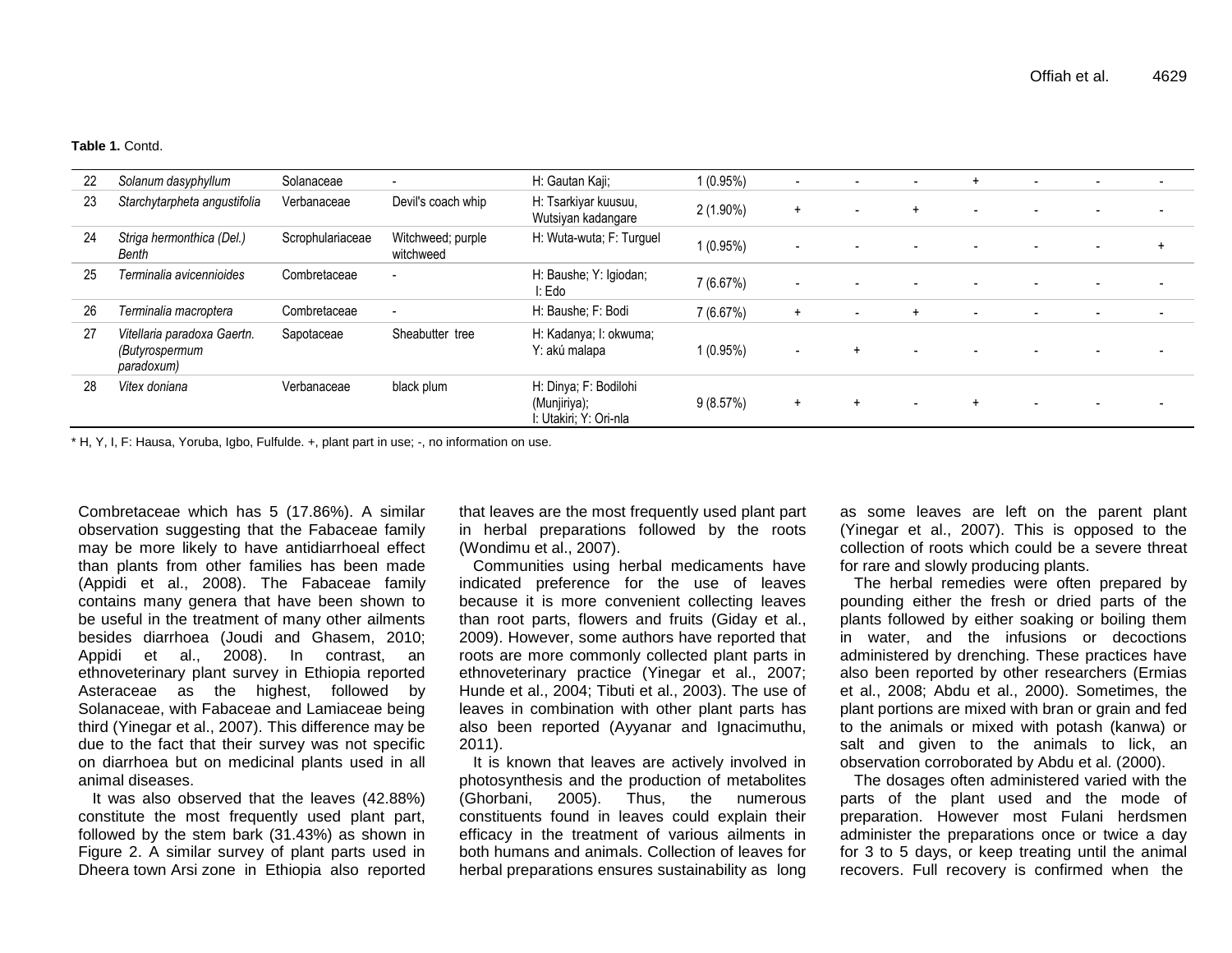

**Figure 2.** Percentage distribution of medicinal plant parts used in the management of diarrhea by Fulani herdsmen.

animals resume feeding and activities. Similarly, administration of herbal medicines to sick animals by pastoralists for 3 to 7 days once or twice daily or until there is visible improvement of condition has been reported (Abdu et al., 2000).

Most respondents claimed that their herbal remedies were efficacious and healing was achieved without visible adverse effects. A study carried out in Kerela, South India indicated that majority of farmers used traditional medicine because it had no side effects (Padmakumar, 1998). This may be due to their holistic properties (Majumdar, 1989). Some of the plants listed in Table [1](http://www.biomedcentral.com/qc/1746-6148/7/36/table/T1) have been investigated in some other parts of Nigeria and the world for their antidiarrhoeal properties using castor oil in rats or mice model as well as the antimicrobial activity of the extracts (Ahmadu et al., 2007; Agunu et al., 2005; Abdullahi et al., 2001; Mujumdar et al., 2000).

During this survey, the researchers experienced unwillingness to part with indigenous knowledge and the problem of inconsistent dosage regimen in the administration of the herbal preparations. This is not uncommon with researches on ethnobotanical surveys (Souto et al., 2011; Bisi-Johnson et al., 2010). The guardians of indigenous knowledge of herbal remedies do not usually document their practices; hence transfer of knowledge to subsequent generations becomes difficult following their demise. This type of survey serves to fill that important gap.

To the best of our knowledge, this is the first report of herbal remedies used in the management of diarrhoea by the Fulani herdsmen in livestock in Plateau State. Plants identified from this study will be evaluated to determine their phytochemical constituents and biological activities in order to validate the claims.

The Fulani herdsmen are a relevant source of information on medicinal plants used for the management of diarrhea in livestock owing to their nomadic nature. Such plants could be harnessed and used as potential drug sources for the production of anti-diarrhoeals that could be used for the treatment and control of diarrhea in livestock. It is therefore, strongly recommended that further studies be carried out on all the above listed plants that were collected during the survey to validate their efficacy in the treatment of diarrhea in animals for the purpose of drug development.

## **ACKNOWLEDGEMENT**

The authors are grateful to the management of the National Veterinary Research Institute Vom, for funding the project; the University of the West Indies, St. Augustine, Trinidad and Tobago for releasing Dr. Offiah for this project, Mr Jamo Aliyu and Simon Emmanuel of the Extension services Department who served as linkmen with the farmers, Mr. U. S. Gallah of Biological Sciences Department, ABU, Zaria for identifying the plants. We are grateful also to all Chairmen of LGAs visited and their extension Staff, the Miyetti Allah Cattle Rearers Association, all village heads and their subjects for their cooperation and assistance.

#### **REFERENCES**

Abdu PA, Jagun AG, Gefu JO, Mohammed AK, Alawa CB, Omokanye AK (2000). A survey of ethnoveterinary practices of agropastoralist in Nigeria. In Gefu JO, Abdu PA, Alawa CB (eds) Ethnoveterinary Practices, Research and Development. Proceedings of the International Workshop on ethnoveterinary practices held in Kaduna, Nigeria, pp. 25-37.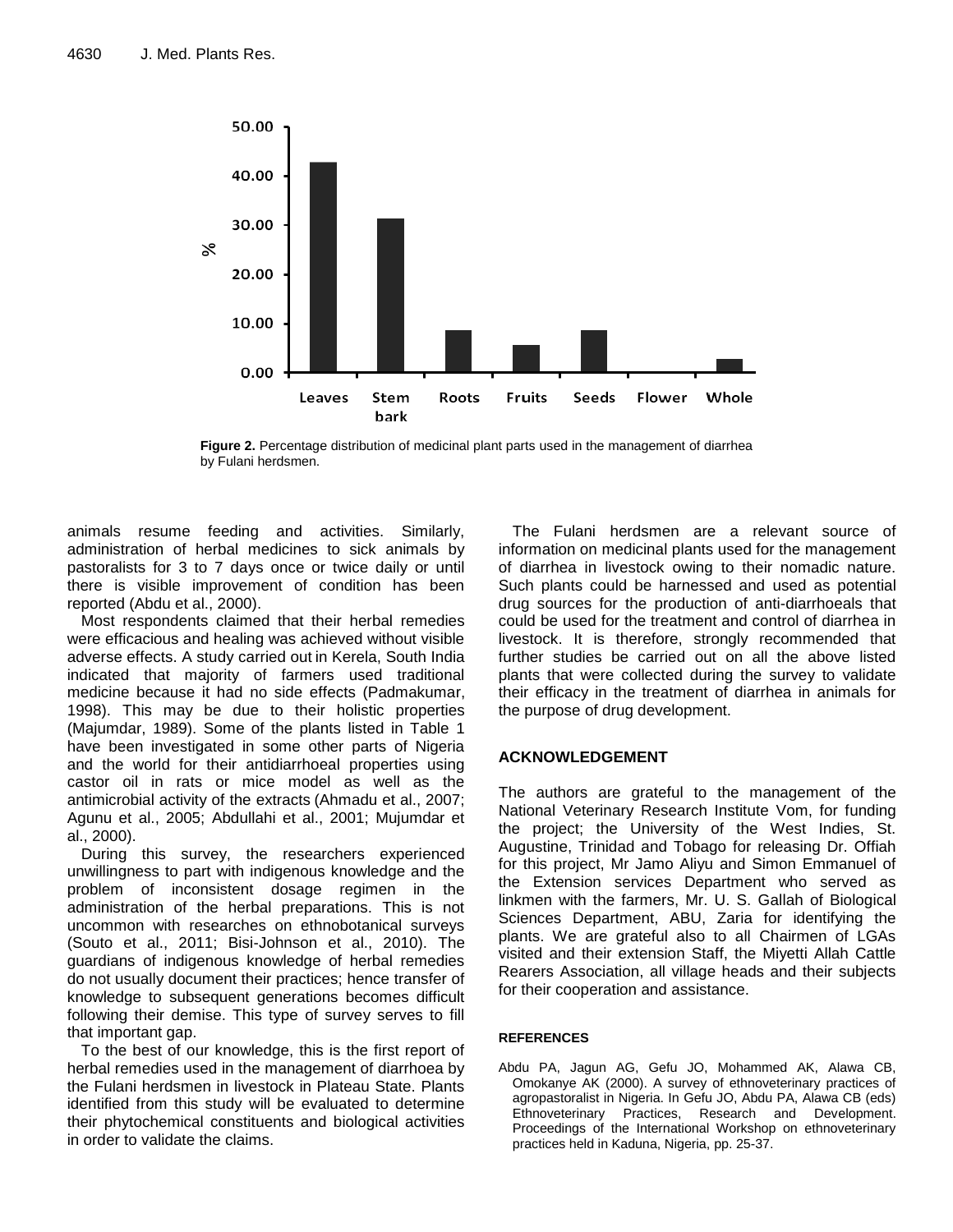- Abdullahi AL, Agho MO, Amos S, Gamaniel KS, Wambebe C (2001). Antidiarrhoeal Activity of the Aqueous Extract of *Terminalia avicennoides* Roots. Phytother. Res. 15:431-434.
- Abubakar MS, Musa AM, Ahmed A, Hussaini IM (2007). The perception and practice of traditional medicine in the treatment of cancers and inflammations by the Hausa and Fulani tribes of Northern Nigeria. J. Ethnopharmacol. 111(3):625-629.

Adekunle OA, Oladele OI, Olukaiyeja TD (2002). Indigenous control methods for pest and diseases of cattle in Northern Nigeria. Livestock Res. Rural Dev. 14(2): [http://www.cipav.org.co/lrrd/lrrd14/2/adek142.htm](http://www.lrrd.org/lrrd14/2/adek142.htm) Accessed10.09.2011.

- Agunu A, Yusuf S, Andrew GO, Zezi AU, Abdulrahman EM (2005). Evaluation of five medicinal plants used in diarrhoea treatment in Nigeria. J. Ethnopharmacol. 101:27-30.
- Ahmadu AA, Zezi AU, Yaro AH (2007). Antidiarrhoeal activity of the leaf extracts of *Daniellia oliveri* Hutch and Dalz (Fabaceae) and *Ficus sycomorus* Miq (Moraceae). Afr. J. Trad. CAM 4(4):524- 528.
- Appidi JR, Grierson DS, Afolayan AJ (2008). Ethnobotanical study of plants used for the treatment of diarrhoea in the Eastern Cape, South Africa. Pak. J. Biol. Sci. 11(15):1961-1963.
- Atta AH, Mouneir SM (2004). Antidiarrhoeal activity of some Egyptian medicinal plant extracts. J. Ethnopharmacol. 92:303- 309.
- Ayyanar M, Ignacimuthu S (2011). Ethnobotanical survey of medicinal plants commonly used by the Kani tribals in Tirunelveli hills of Western Ghats, India. J. Ethnopharmacol. 134(3):851-864.
- Bennet R, Christiansen K, Clifton-Hadley R (1999). Estimating the costs associated with endemic diseases of dairy cattle. J. Dairy. Res. 66:455-459.
- Bertu WJ, Ajogi I, Bale JOO, Kwaga JKP, Ocholi RA (2010). Seroepidemiology of brucellosis in small ruminants in Plateau State, Nigeria. Afr. J. Microbiol. Res. 4(19):1935-1938.
- Bisi-Johnson MA, Obi CL, Kambizi L, Nkomo M (2010). A survey of indigenous herbal diarrhoeal remedies of O.R. Tambo district, Eastern Cape Province, South Africa. Afr. J. Biotechnol. 9(8):1245-1254.
- Chiezey NP, Gefu JO, Jagun AG, Abdu PA, Alawa CBI, Magaji SO, Adeyinka, JA, Eduvie LO (2000). Evaluation of some Nigerian plants for anthelminthic activity in young cattle. In Gefu JO, Abdu PA, Alawa CB (eds) Ethnoveterinary Practices, Research and Development. Proceedings of the International Workshop on ethnoveterinary practices held in Kaduna, Nigeria, pp. 38-48.
- Cox PA (1990). Ethnopharmacology and the search for new drugs. Ciba Found. Symp. 154:40-47.
- De Caluwe E, Halamova K, Van Damme P (2009). *Adansonia digitata* L. A review of traditional uses, phytochemistry and pharmacology. In: Juliani HR, Simon JE, Ho CT (eds) African natural plant products: discoveries and challenges in quality control. Am. Chem. Soc. Symp. Ser. 1021:51-84.
- De Wet H, Nkwanyana MN, van Vuuren SF (2010). Medicinal plants used for the treatment of diarrhoea in Northern Maputaland, KwaZulu-Natal Province, South Africa. J. Ethnopharmacol. 130(2):284-289.
- Eisenberg D, Davis R, Ettner S (1998). Trends in alternative medicine use in the United States 1990-1997; results of a follow up survey. J. Am. Med. Assoc. 280:1569-1575.
- Ermias L, Ensermu K, Tamrat B, Haile Y (2008). An ethnobotanical study of medicinal plants in Mana Angetu District, southeastern Ethiopia. J. Ethnobiol. Ethnomed. 4:10 doi:10.1186/1746-4269-4- 10.
- Etuk EU, Ugwah MO, Ajagbonna OP, Onyeyili PA (2009). Ethnobotanical survey and preliminary evaluation of medicinal plants with antidiarrhoea properties in Sokoto state, Nigeria. J. Med. Plants. Res. 3(10):763-766.

FAO (2009). Country pasture/forage resource profiles - Nigeria.

[http://www.fao.org/ag/AGP/AGPC/doc/counprof/nigeria/nigeria.ht](http://www.fao.org/ag/AGP/AGPC/doc/counprof/nigeria/nigeria.htm) [m.](http://www.fao.org/ag/AGP/AGPC/doc/counprof/nigeria/nigeria.htm)

- Gattuso JM, Kamm MA (1994). Adverse effects of drugs used in the management of constipation and diarrhoea. Drug Saf. 10(1):47- 65.
- Ghorbani A (2005): Studies on pharmaceutical ethnobotany in the region of Turkmen Sahra, north of Iran (Part 1): general results. J. Ethnopharmacol. 102:58-68.
- Giday M, Asfaw Z, Woldu Z (2009). Medicinal plants of the Meinit ethnic group of Ethiopia: An ethnobotanical study. J. Ethnopharmacol. 124:513–521.
- Hall EJ (2011). Antibiotic-responsive-diarrhoea in small animals. Vet. Clin. North. Am. Small Anim. Pract. 41(2):273-286.
- Hunde D, Asfaw Z, Kelbessa E (2004). Use and management of ethnoveterinary medicinal plants by indigenous people in "Boosat", Welenchetti area, Ethiopia. J. Biol. Sci. 3:113-132.
- Ibrahim MA (1984). Veterinary traditional practices in Nigeria. Proceedings of the second ILCA/NAPRI symposium, held in Kaduna State, Nigeria.
- Ilemobade AA (2009). Tsetse and trypanosomosis in Africa: the challenges, the opportunities. Onderst. J. Vet. Res. 76(1):35-40.
- Jacob MO, Farah KO, Ekaya WN (2004). Indigenous knowledge: The basis for the Maasai ethnoveterinary diagnostic skills. J. Hum. Ecol. 16(1):43-48.
- Joudi L, Ghasem HB (2010). Exploration of medicinal species of Fabaceae, Lamiaceae and Asteraceae families in Ilkhji region, Eastern Azerbaijan Province (Northwestern Iran). J. Med. Plants Res. 4(11):1081-1084.
- Kayode J, Olanipekun MK, Tedela PO (2009). Medicobotanical studies in relation to veterinary medicine in Ekiti State, Nigeria: (1) checklist of botanicals used for the treatment of poultry diseases. Ethnobotan. Leaf. 13:40-46.
- Kudi AC, Myint SJ (1999). Antiviral activity of some Nigerian medicinal plant extracts. J. Ethnopharmacol. 68:289-294.
- Majumdar AK (1989). Ayuverda and Modern Medicine. Ancient Sci. Life 8:117-190.
- Mathabe MC, Nikolova RV, Lall N, Nyazema NZ (2006). Antibacterial activities of medicinal plants used for the treatment diarrhoea in Limpopo Province, South Africa. J. Ethnopharmacol. 105(1-2):286-293.
- Mathias ME (1994). Magic, myth and medicine. Econ. Botan. 48(1):3-7.
- McCorkle CM (1986). An introduction to ethnoveterinary research and development. J. Ethnobiol. 129:129-140.
- Mujumdar AM, Upadhye AS, Misar AV (2000). Studies on antidiarrhoeal activity of *Jatropha curcas* root extract in albino mice. J. Ethnopharmacol. 70:183-187.
- Ndjonka D, Agyare C, Luersen K, Djafsia B, Achukwi D, Nukenine EN, Hensel A, Liebau E (2010). *In vitro* activity of Cameroonian and Ghanian medicinal plants on parasitic (*Onchocerca ochengi*) and free-living (*Caenorhabditis elegans*) nematodes. J. Helminthol. 24:1-9.
- Okoli IC, Okoli CG, Ebere CS (2002). Indigenous livestock production paradigm: survey of plants of Ethnoveterinary importance in southeastern Nigeria. Trop. Ecol. 43(2):257-263.
- Padmakumar V (1998). Farmers' reliance on ethnoveterinary practices to cope with common cattle ailments. Indigen. Knowl. Dev. Monit. 6(2):14-15.
- Prance DT (1991). What is ethnobotany today? J. Ethnopharmacol. 32(1-3):209-216.
- Rashid MH, Tanzin R, Ghosh KC, Jahan R, Khatun MA, Rahmatullah M (2010). An ethnoveterinary survey of medicinal plants used to treat cattle diseases in Birishiri area, Netrakona district, Bangladesh. Adv. Nat. Appl. Sci. 4(1):10-13.
- Ribeiro A, Romeiras MM, Tavares J, Faria MT (2010). Ethnobotanical survey in Canbane village, district of Massingir, Mozambique: medicinal plants and traditional knowledge. J. Ethnobiol. Ethnomed. 3:6-33.